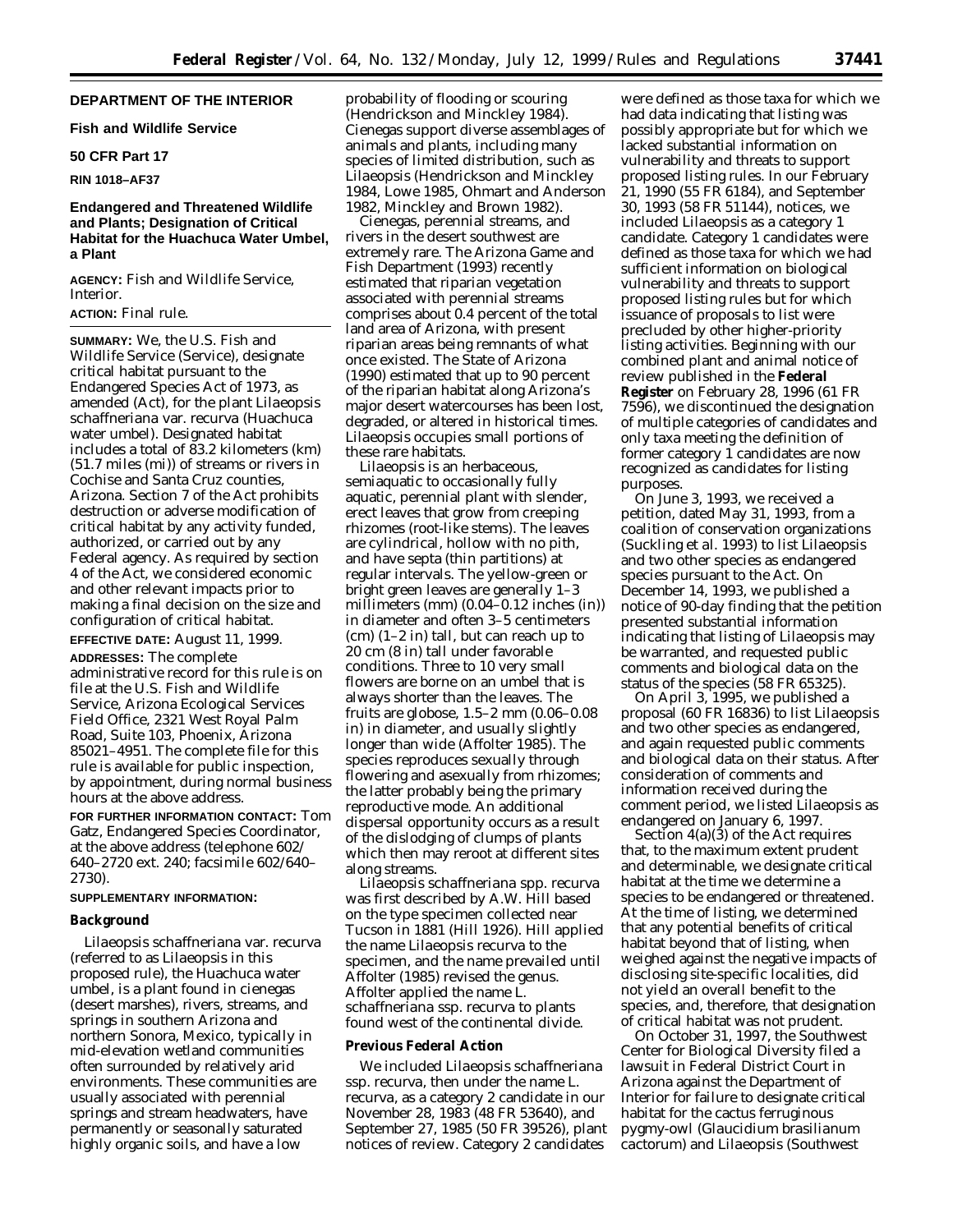*Center for Biological Diversity* v. *Babbitt,* CIV 97–704 TUC ACM). On October 7, 1998, Alfredo C. Marquez, Senior U.S. District Judge, issued an order stating that "There being no evidence that designation of critical habitat for the pygmy-owl and water umbel is not prudent, the Secretary shall, without further delay, decide whether or not to designate critical habitat for the pygmy-owl and water umbel based on the best scientific and commercial information available.''

On November 25, 1998, in response to the Plaintiff's motion to clarify his initial order, Judge Marquez further ordered ''that within 30 days of the date of this Order, the Secretary shall issue the proposed rules for designating critical habitat for the pygmy-owl and water umbel \* \* \* and that within six months of issuing the proposed rules, the Secretary shall issue final decisions regarding the designation of critical habitat for the pygmy-owl and water umbel.'' A rule proposing 83.9 kilometers (km) (52.1 miles (mi)) of streams and rivers in Cochise and Santa Cruz counties, Arizona, as critical habitat for Lilaeopsis was published December 30, 1998.

The processing of the December 30, 1998, proposed rule and this final rule does not conform with our Listing Priority Guidance for Fiscal Years 1998 and 1999, published on May 8, 1998 (63 FR 25502). The guidance clarifies the order in which we will process rulemakings giving highest priority (Tier 1) to processing emergency rules to add species to the Lists of Endangered and Threatened Wildlife and Plants; second priority (Tier 2) to processing final determinations on proposals to add species to the lists, processing new listing proposals, processing administrative findings on petitions (to add species to the lists, delist species, or reclassify listed species), and processing a limited number of proposed and final rules to delist or reclassify species; and third priority (Tier 3) to processing proposed and final rules designating critical habitat. Our Southwest Region is currently working on Tier 2 actions; however, we are undertaking this Tier 3 action in order to comply with the above-mentioned court order.

### **Habitat Characteristics**

The physical and biological habitat features essential to the conservation of *Lilaeopsis* include a riparian plant community that is fairly stable over time and not dominated by nonnative plant species, a stream channel that is relatively stable but subject to periodic flooding, refugial sites (sites safe from

catastrophic flooding), and a substrate (soil) that is permanently wet or nearly so, for growth and reproduction of the plant.

*Lilaeopsis* has an opportunistic strategy that ensures its survival in healthy riverine systems, cienegas, and springs. In upper watersheds that generally do not experience scouring floods, *Lilaeopsis* occurs in microsites (small isolated sites) where competition among different plant species is low. At these sites, *Lilaeopsis* occurs on wetted soils interspersed with other plants at low density, along the periphery of the wetted channel, or in small openings in the understory. The upper Santa Cruz River and associated springs in the San Rafael Valley, where a population of *Lilaeopsis* occurs, is an example of a site that meets these conditions. The types of microsites required by *Lilaeopsis* were generally lost from the main stems of the San Pedro and Santa Cruz Rivers when channel entrenchment occurred in the late 1800s. Habitat on the upper San Pedro River is recovering, and *Lilaeopsis* has recently recolonized small reaches of the main channel.

Lilaeopsis can occur in backwaters and side channels of streams and rivers, and in nearby springs. After a flood, *Lilaeopsis* can rapidly expand its population and occupy disturbed habitat until interspecific competition exceeds its tolerance. This response was recorded at Sonoita Creek in August 1988, when a scouring flood removed about 95 percent of the *Lilaeopsis* population (Gori *et al.* 1990). One year later, *Lilaeopsis* had recolonized the stream and was again co-dominant with *Rorippa nasturtium-aquaticum* (watercress) (Warren *et al.* 1991).

In rivers and streams, the expansion and contraction of *Lilaeopsis* populations appears to depend on the presence of ''refugia'' where the species can escape the effects of scouring floods, a watershed that has an unaltered flow regime, and a healthy riparian community that stabilizes the channel. Two patches of *Lilaeopsis* on the San Pedro River were lost during a winter flood in 1994, and the species had still not recolonized that area as of May 1995, demonstrating the dynamic and often precarious nature of occurrences within a riparian system (Al Anderson, Grey Hawk Ranch, *in litt.* 1995).

The density of *Lilaeopsis* plants and size of populations fluctuate in response to both flood cycles and site characteristics. Some sites, such as Black Draw, have a few sparsely distributed clones, possibly due to the dense shade of the even-aged overstory of trees and deeply entrenched channel. The Sonoita Creek population occupies

14.5 percent of a 500 square-meter (sqm) (5,385 square-foot (sq-ft)) patch of habitat (Gori *et al.* 1990). Some populations are as small as 1–2 sq-m (11–22 sq-ft). The Scotia Canyon population, by contrast, has dense mats of leaves. Scotia Canyon contains one of the larger Huachuca water umbel populations, where in 1995 it occupied about 64 percent of a 1,420-m (4,660-ft) reach (Falk 1998).

While the extent of occupied habitat can be estimated, the number of individuals in each population is difficult to determine because of the intermeshing nature of the creeping rhizomes and the predominantly asexual mode of reproduction. A ''population'' of *Lilaeopsis* may be composed of one or many genetically distinct individuals.

Introduction of *Lilaeopsis* into ponds on the San Bernardino and Leslie Canyon National Wildlife Refuges, Arizona, appears to be successful (Warren 1991; Kevin Cobble, San Bernardino National Wildlife Refuge, pers. comm. 1999). In 1991, *Lilaeopsis* was transplanted from Black Draw into new ponds and other wetlands at San Bernardino Refuge. Transplants placed in areas with low plant density expanded rapidly (Warren 1991). In 1992, *Lilaeopsis* naturally colonized a pond created in 1991. However, as plant competition increased around the perimeter of the pond, the *Lilaeopsis* population decreased. This response seems to confirm observations (Kevin Cobble, Service, pers. comm. 1994; and Peter Warren, Arizona Nature Conservancy, pers. comm. 1993) that other species such as *Typha* sp. will out-compete *Lilaeopsis*. A recent introduction to Leslie Canyon Refuge is successful and the plant appears to be expanding its distribution there (K. Cobble, pers. comm. 1999).

*Lilaeopsis* has been documented from 26 sites in Santa Cruz, Cochise, and Pima counties, Arizona, and in adjacent Sonora, Mexico, west of the continental divide (K. Cobble, pers. comm. 1999; Haas and Frye 1997; Saucedo 1990; Warren *et al.* 1989; Warren *et al.* 1991; Warren and Reichenbacher 1991). The plant has been extirpated from six of the sites. The 20 extant sites occur in 4 major watersheds—San Pedro River, Santa Cruz River, Rio Yaqui, and Rio Sonora. All sites are between 1,148– 2,133 m (3,500–6,500 ft) elevation.

Nine *Lilaeopsis* populations occur in the San Pedro River watershed in Arizona and Sonora, on sites owned or managed by private landowners, Fort Huachuca Military Reservation, the Coronado National Forest, and the Bureau of Land Management's (BLM)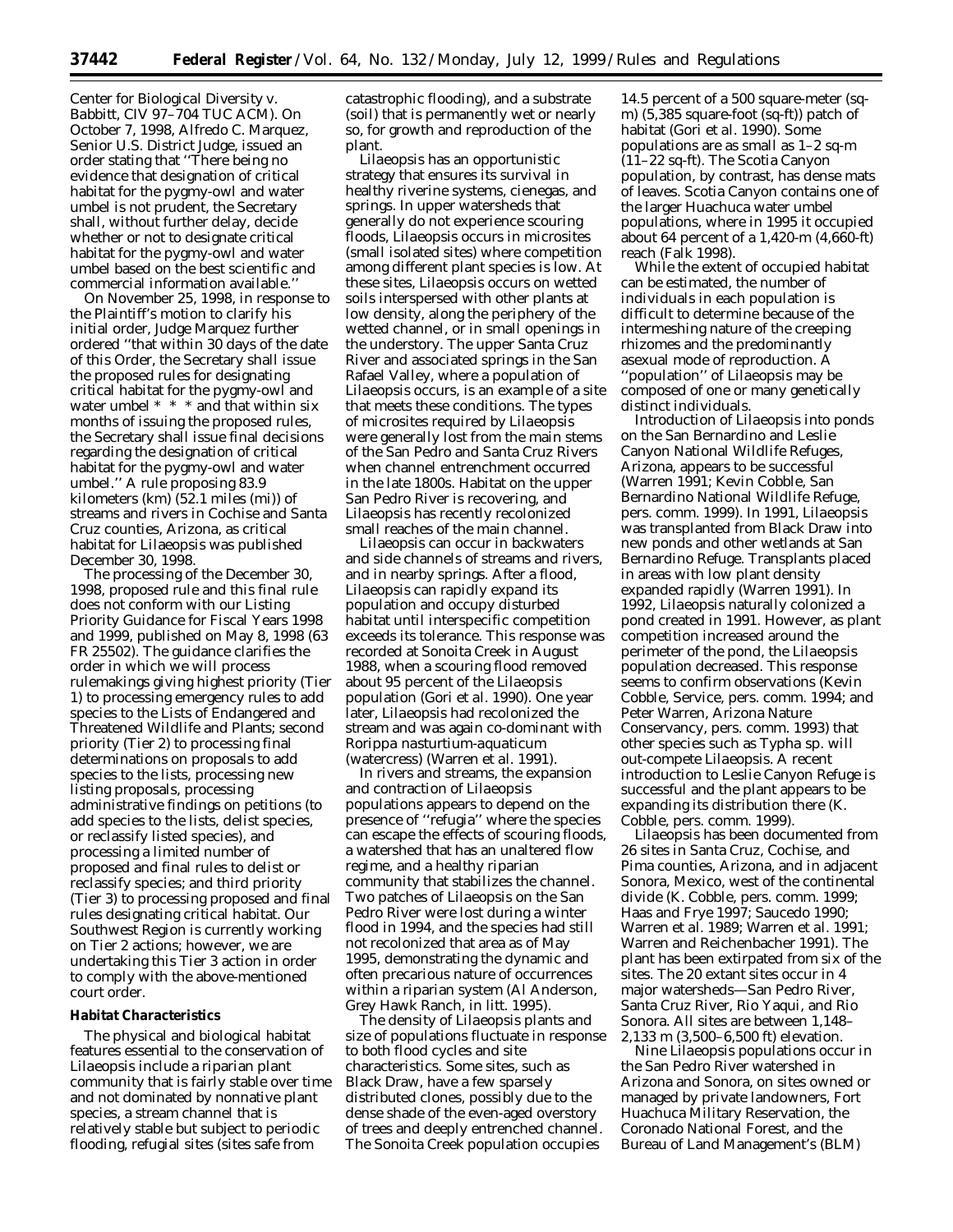Tucson Field Office. Two extirpated populations in the upper San Pedro watershed occurred at Zinn Pond in St. David and the San Pedro River near St. David. Cienega-like habitats were probably common along the San Pedro River prior to 1900 (Hendrickson and Minckley 1984, Jackson *et al.* 1987), but these habitats are now largely gone. Surveys conducted for wildlife habitat assessment have found several discontinuous clumps of *Lilaeopsis* within the upper San Pedro River where habitat was present in 1996 prior to recent flooding (Mark Fredlake, BLM, pers. comm. 1996).

The four *Lilaeopsis* populations in the Santa Cruz watershed probably represent very small remnants of larger populations that may have occurred in the extensive riparian and aquatic habitat formerly existing along the river. Before 1890, the spatially intermittent, perennial flows on the middle Santa Cruz River most likely provided a considerable amount of habitat for *Lilaeopsis* and other aquatic plants. The middle section of the Santa Cruz River mainstem is about a 130-km (80-mi) reach that flowed perennially from the United States/Mexico border northward to Tubac area and intermittently from Tubac north to the Tucson area (Davis 1986).

Davis (1982) quotes from the July 1855, descriptive journal entry of Julius Froebel while camped on the Santa Cruz River near Tucson: ''\* \* \* rapid brook, clear as crystal, and full of aquatic plants, fish, and tortoises of various kinds, flowed through a small meadow covered with shrubs. \* \* \*'' This habitat and species assemblage no longer occurs in the Tucson area. In the upper watershed of the middle Santa Cruz River, the species is now represented only by a single population in two short reaches of Sonoita Creek. A population at Monkey Spring in the upper watershed of the middle Santa Cruz River has been extirpated, although suitable habitat exists (Warren *et al.* 1991).

*Lilaeopsis* remains in small areas (generally less than 1 sq-m (10.8 sq-ft)) in Black Draw, Cochise County, Arizona. Transplants from Black Draw have been successfully established in nearby wetlands and ponds, including Leslie Canyon. A population at House Pond on private land near Black Draw was thought to be extirpated, but was recently rediscovered there (K. Cobble, pers. comm. 1999).

Two *Lilaeopsis* populations occur in the Rio Yaqui watershed. The species was recently discovered at Presa Cuquiarichi, in the Sierra de los Ajos, several miles east of Cananea, Sonora

(Tom Deecken, Coronado National Forest, pers. comm. 1994). A population in the Rio San Bernardino in Sonora was recently extirpated (Gori *et al.* 1990), but another population was found in 1997 on Cajon Bonito near its confluence with Black Draw in Sonora (K. Cobble, pers. comm. 1999). One *Lilaeopsis* population occurs in the Rio Sonora watershed at Ojo de Agua, a cienega in Sonora at the headwaters of the river (Saucedo 1990).

### **Critical Habitat**

Critical habitat is defined in section 3 of the Act as—(i) the specific areas within the geographic area occupied by a species, at the time it is listed in accordance with the Act, on which are found those physical or biological features (I) essential to the conservation of the species and (II) that may require special management consideration or protection and; (ii) specific areas outside the geographic area occupied by a species at the time it is listed, upon determination that such areas are essential for the conservation of the species. ''Conservation'' means the use of all methods and procedures that are necessary to bring an endangered species or a threatened species to the point at which listing under the Act is no longer necessary.

Section 4(b)(2) of the Act requires that we base critical habitat proposals upon the best scientific and commercial data available, taking into consideration the economic impact, and any other relevant impact, of specifying any particular area as critical habitat. We may exclude areas from critical habitat designation when the benefits of exclusion outweigh the benefits of including the areas within critical habitat, provided the exclusion will not result in the extinction of the species (section  $4(b)(2)$  of the Act).

Designation of critical habitat can help focus conservation activities for a listed species by identifying areas that contain the physical and biological features essential for the conservation of that species. Designation of critical habitat alerts the public as well as landmanaging agencies to the importance of these areas.

Critical habitat also identifies areas that may require special management considerations or protection, and may provide additional protection to areas where significant threats to the species have been identified. Critical habitat receives protection from the prohibition against destruction or adverse modification through required consultation under section 7 of the Act with regard to actions carried out, funded, or authorized by a Federal

agency. Section 7 also requires conferences on Federal actions that are likely to result in the adverse modification or destruction of proposed critical habitat. Aside from the protection that may be provided under section 7, the Act does not provide other forms of protection to lands designated as critical habitat.

Section 7(a)(2) of the Act requires Federal agencies to consult with us to ensure that any action authorized, funded, or carried out is not likely to jeopardize the continued existence of a threatened or endangered species, or result in the destruction or adverse modification of critical habitat. ''Jeopardize the continued existence'' (of a species) is defined as an appreciable reduction in the likelihood of survival and recovery of a listed species. ''Destruction or adverse modification'' (of critical habitat) is defined as a direct or indirect alteration that appreciably diminishes the value of critical habitat for the survival and recovery of the listed species for which critical habitat was designated. Thus, the definitions of ''jeopardy'' to the species and ''adverse modification'' of critical habitat are nearly identical (50 CFR § 402.02).

Designating critical habitat does not, in itself, lead to recovery of a listed species. Designation does not create a management plan, establish numerical population goals, prescribe specific management actions (inside or outside of critical habitat), or directly affect areas not designated as critical habitat. Specific management recommendations for critical habitat are most appropriately addressed in recovery plans and management plans, and through section 7 consultations.

Critical habitat identifies specific areas, that are essential to the conservation of a listed species and that may require special management considerations or protection. Areas that do not currently contain habitat components necessary for the primary biological needs of a species but that could develop them in the future may be essential to the conservation of the species and may be designated as critical habitat.

Section 3(5)(C) of the Act states that, ''except in those circumstances determined by the Secretary, critical habitat shall not include the entire geographical area which can be occupied by the threatened or endangered species.'' All areas containing the primary constituent elements are not necessarily essential to the conservation of the species. Areas that contain one or more of the primary constituent elements, but that are not included within critical habitat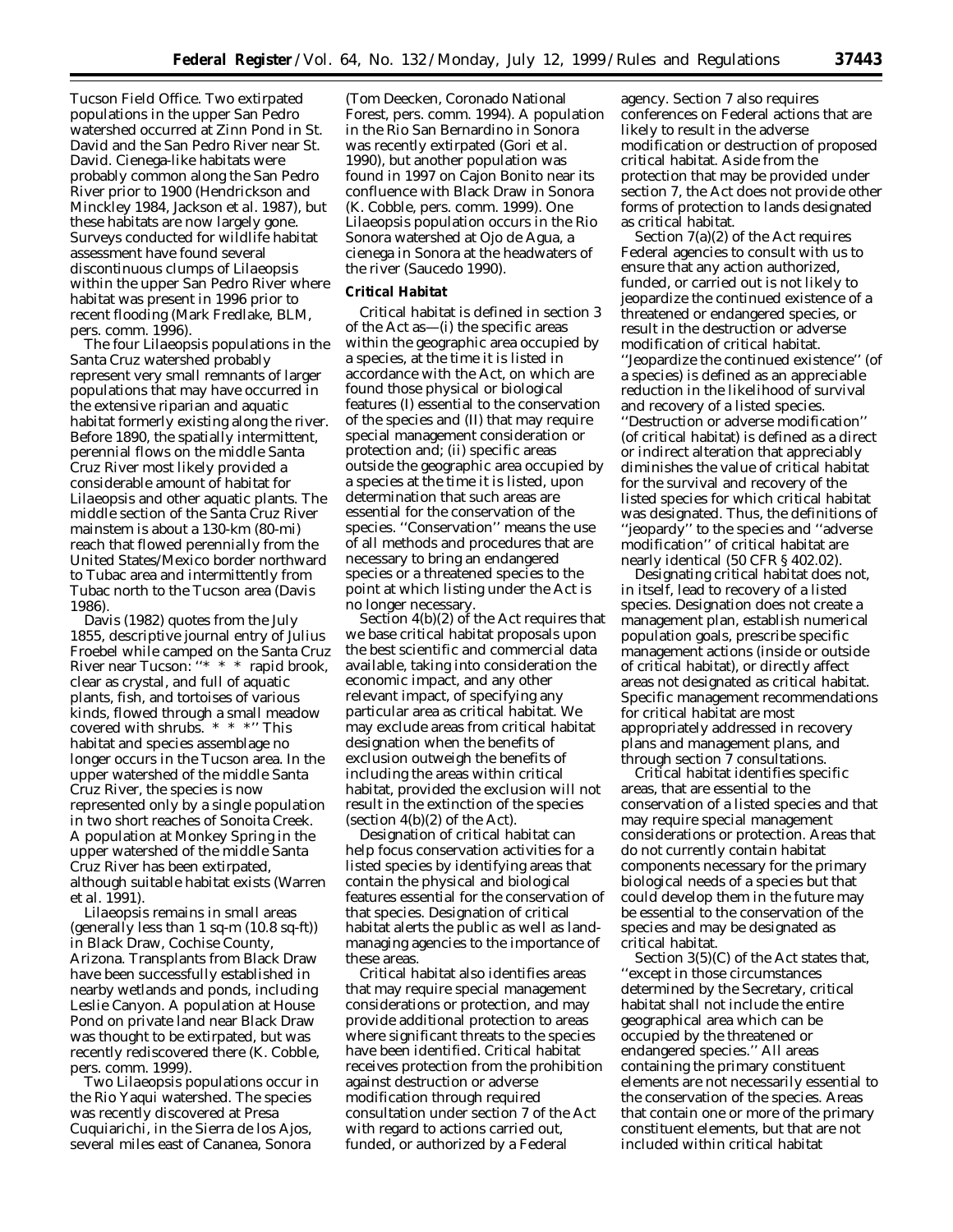boundaries, may still be important to a species' conservation and may be considered under other parts of the Act or other conservation laws and regulations.

#### **Primary Constituent Elements**

In accordance with section  $3(5)(A)(i)$ of the Act and regulations at 50 CFR § 424.12, in determining which areas to propose as critical habitat, we consider those physical and biological features that are essential to the conservation of the species and that may require special management considerations or protection. These include, but are not limited to, the following:

Space for individual and population growth, and for normal behavior;

Food, water, air, light, minerals or other nutritional or physiological

requirements; Cover or shelter;

Sites for breeding, reproduction, or rearing of offspring, germination, or seed dispersal; and

Habitats that are protected from disturbance or are representative of the historic geographical and ecological distributions of a species.

The primary constituent elements of critical habitat for *Lilaeopsis* include, but are not limited to, the habitat components that provide:

(1) Sufficient perennial base flows to provide a permanently or nearly permanently wetted substrate for growth and reproduction of *Lilaeopsis;*

(2) A stream channel that is relatively stable, but subject to periodic flooding that provides for rejuvenation of the riparian plant community and produces open microsites for *Lilaeopsis* expansion;

(3) A riparian plant community that is relatively stable over time and in which nonnative species do not exist or are at a density that has little or no adverse effect on resources available for *Lilaeopsis* growth and reproduction; and

(4) In streams and rivers, refugial sites in each watershed and in each reach, including but not limited to springs or backwaters of mainstem rivers, that allow each population to survive catastrophic floods and recolonize larger areas.

We selected critical habitat areas to provide for the conservation of *Lilaeopsis* throughout the remaining portion of its geographic range in the United States. At least one segment of critical habitat is designated in each watershed containing the species, with the exception of the Rio Yaqui watershed where the plants are found on the San Bernardino National Wildlife Refuge. That population is secure under current management and, therefore,

does not require special management considerations or protection.

### **Critical Habitat Designation**

The critical habitat areas described below, combined with other habitat either known or suspected to contain some of the primary constituent elements but not in need of special management, constitute our best assessment at this time of the areas needed for the species' conservation. However, the Arizona Plant Recovery Team will be providing guidance on recovery planning for this species and may provide additional guidance regarding the significance of areas designated as critical habitat or the need to designate other areas. Upon the team's completion of recovery planning guidance, we will evaluate the recommendations and reexamine if and where critical habitat is appropriate.

Critical habitat designated for *Lilaeopsis* includes areas that currently sustain the species and areas that do not currently sustain the species but offer recovery habitat. The species is already extirpated from a significant portion of its historical range. Seven disjunct areas are designated as critical habitat; all proposed areas are in Santa Cruz and Cochise counties, Arizona, and include stream courses and adjacent areas out to the beginning of upland vegetation.

The following general areas are designated as critical habitat (see legal descriptions for exact critical habitat boundaries): approximately 2.0 km (1.25 mi) of Sonoita Creek southwest of Sonoita; approximately 4.4 km (2.7 mi) of the Santa Cruz River on both sides of Forest Road 61, plus approximately 3 km (1.9 mi) of an unnamed tributary to the east of the river; approximately 5.4 km (3.4 mi) of Scotia Canyon upstream from near Forest Road 48; approximately 1.1 km (0.7 mi) of Sunnyside Canyon near Forest Road 117 in the Huachuca Mountains; approximately 6.1 km (3.8 mi) of Garden Canyon near its confluence with Sawmill Canyon; approximately 1.6 km (1.0 mi) of Lone Mountain Canyon and approximately 1.6 km (1.0 mi) of Rattlesnake Canyon and 1.0 km (0.6 mi) of an unnamed canyon, both of which are tributaries to Lone Mountain Canyon; approximately 1.6 km (1.0 mi) of Bear Canyon; an approximate 0.9-km (0.6-mi) reach of an unnamed tributary to Bear Canyon; and approximately 54.2 km (33.7 mi) of the San Pedro River from the perennial flows reach north of Fairbank (Arizona Department of Water Resources 1991) to 200 meters (.13 mi) south of Hereford, San Pedro Riparian National Conservation Area.

Although the majority of lands designated as critical habitat is under Federal administration and management, some riparian systems on private land are being designated. The Sonoita Creek segment and the San Rafael Valley segment within the Santa Cruz River drainage are privately owned. The upper portion of Scotia Canyon is privately owned, but is expected to soon be acquired through land exchange by the Coronado National Forest. Other sites in the Huachuca Mountains (lower Scotia Canyon, Sunnyside, Bear, and Lone Mountain canyons, and tributaries of the latter two canyons) are managed by the Coronado National Forest. The San Pedro Riparian National Conservation Area is managed by the BLM. The Garden Canyon segment is managed by the Fort Huachuca Military Reservation.

Several areas where *Lilaeopsis* occurs are not designated as critical habitat. We recognize the importance of all lands occupied or potentially occupied by *Lilaeopsis,* but, as discussed below, not all such areas were designated because some did not meet the designation criteria (i.e., were too small to support a stable *Lilaeopsis* population over time, and/or were already protected). Also, areas outside the United States are not considered for critical habitat designation (50 CFR 424.12(h)). Several sites were considered small and not capable of supporting large stable populations, including Turkey Creek in the Canelo Hills, Sawmill Spring, Sycamore Spring, Mud Spring, and Freeman Springs.

We believe these small, isolated sites are important, but may not be essential to the conservation of the species, and in the case of Sawmill Spring and Freeman Spring, may not require special management considerations or protection above that currently provided. Freeman Spring is fenced to prevent livestock grazing. Sawmill Spring is an isolated site near the western boundary of Fort Huachuca at which the only significant threats are a trail to the site and wildfire. Recreational use along the trail does not appear to be adversely affecting the species, and Fort Huachuca has committed to various measures to lessen the threat of wildfire.

Also not designated are portions of Bear Canyon above and below the critical habitat reach and several isolated populations in the Bear and Lone Mountain canyons complex. We believe the best habitat in this area is included in the designated reaches of the two canyons and their tributaries. Other reaches are intermittent with limited habitat for *Lilaeopsis*, or are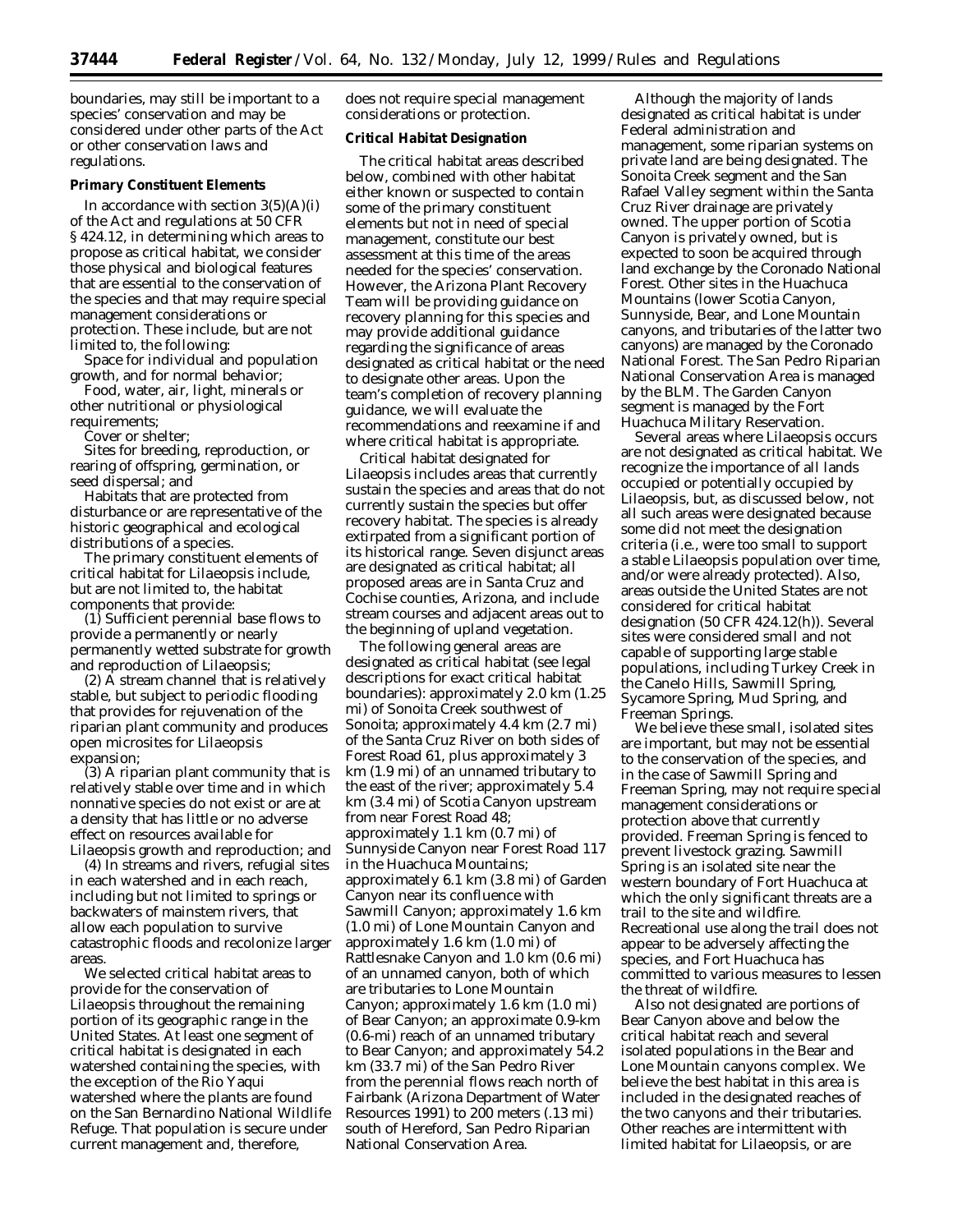small, relatively isolated sites. Also, designation of the critical habitat reach provides some protection to at least the downstream reach of Bear Canyon due to conservation of watershed values.

The 0.7-km (0.4-mi) reach of Joaquin Canyon, proposed as Unit 7, is also not designated. This reach is currently administered by the Coronado National Forest, but is expected to be exchanged into private ownership in the near future. During the open comment period, we met with both the Coronado National Forest and prospective new landowners. Through these discussions we learned that the future owners plan to continue current grazing practices, but no other uses of the property are anticipated. Further, the effects of grazing are moderated at this site because the stream channel is largely bedrock and not easily subject to structural damage. Thus, we do not consider this area to be in need of special management consideration or protection. In summary, because of the small size of the Joaquin Canyon habitat and the low degree of threats to the area, we did not designate this area as critical habitat, because it is neither essential to the conservation of the species nor in need of special management or protection. The area proposed as Unit 8 now becomes Unit 7.

#### **Available Conservation Measures**

Conservation measures provided to species listed as endangered or threatened under the Act include recognition, recovery actions, requirements for Federal protection, and prohibitions against certain practices. Recognition through listing encourages and results in conservation actions by Federal, State, and private agencies, groups, and individuals. The Act provides for possible land acquisition and cooperation with the States and requires that recovery actions be carried out for all listed species. The protection required of Federal agencies and the prohibitions against certain activities involving listed species are discussed, in part, below.

Section 7(a) of the Act requires Federal agencies to evaluate their actions with respect to any species that is proposed or listed as endangered or threatened and with respect to its critical habitat, if any is designated or proposed. Regulations implementing this interagency cooperation provision of the Act are codified at 50 CFR part 402. Section 7(a)(2) requires Federal agencies to ensure that activities they authorize, fund, or carry out are not likely to jeopardize the continued existence of such a species or to destroy or adversely modify its critical habitat.

If a Federal action may affect a listed species or its critical habitat, the responsible Federal agency must enter into consultation with us.

Section 7(a)(4) of the Act and regulations at 50 CFR 402.10 require Federal agencies to confer with us on any action that is likely to result in destruction or adverse modification of proposed critical habitat. Conferencing on *Lilaeopsis* critical habitat was requested twice, including once by the Department of the Army, Fort Huachuca, in regard to military activities, and once by the Coronado National Forest on their forest-wide grazing program. These conferences are not yet complete. With designation of critical habitat, these conferences are now section 7 consultations.

Activities on Federal lands that may affect *Lilaeopsis* or its critical habitat will require section 7 consultation. Activities on private or State lands requiring a permit from a Federal agency, such as a permit from the U.S. Army Corps of Engineers under section 404 of the Clean Water Act, will also be subject to the section 7 consultation process. Federal actions not affecting the species, as well as actions on non-Federal lands that are not federally funded or permitted will not require section 7 consultation.

Section 4(b)(8) of the Act requires us to describe in any proposed or final regulation that designates critical habitat those activities involving a Federal action that may destroy or adversely modify such habitat or that may be affected by such designation. Activities that may destroy or adversely modify critical habitat include those that alter the primary constituent elements to the extent that the value of critical habitat for both the survival and recovery of *Lilaeopsis* is appreciably diminished. We note that such activities will also likely jeopardize the continued existence of the species. Such activities may include but are not limited to:

(1) Activities such as damming, water diversion, channelization, excess groundwater pumping, or other actions that appreciably decrease base flow and appreciably reduce the wetted surface area of rivers, streams, cienegas, or springs;

(2) Activities that alter watershed characteristics in ways that would appreciably reduce groundwater recharge or alter natural flooding regimes needed to maintain natural, dynamic riparian communities. Such activities adverse to *Lilaeopsis* critical habitat could include, but are not limited to: vegetation manipulation such as chaining or harvesting timber; maintaining an unnatural fire regime

either through fire suppression, or toofrequent or poorly-timed prescribed fires; mining; military maneuvers, including bombing and tank operations; residential and commercial development; road construction; and overgrazing that reduces fire frequency or otherwise degrades watersheds;

(3) Activities that appreciably degrade or destroy native riparian communities, including but not limited to livestock overgrazing, clearing, cutting of live trees, introducing or encouraging the spread of nonnative species, and heavy recreational use; and

(4) Activities that appreciably alter stream channel morphology such as sand and gravel mining, road construction, channelization, impoundment, overgrazing, watershed disturbances, off-road vehicle use, heavy or poorly-planned recreational use, and other uses.

Designation of critical habitat could affect the following agencies and/or actions including, but not limited to, managing recreation, road construction, livestock grazing, granting rights-of-way, timber harvesting, and other actions funded, authorized, or carried out by the Forest Service or BLM. Permitting of some military activities on Fort Huachuca may be affected by designation. Development on private or State lands requiring permits from Federal agencies, such as 404 permits from the U.S. Army Corps of Engineers, would also be subject to the section 7 consultation process. These activities are already subject to section 7 consultation because of the listing of *Lilaeopsis*.

If you have questions regarding whether specific activities will likely constitute adverse modification of critical habitat, contact the Field Supervisor, Arizona Ecological Services Field Office (see **ADDRESSES** section). Requests for copies of the regulations on listed wildlife and inquiries about prohibitions and permits may be addressed to the U.S. Fish and Wildlife Service, Branch of Endangered Species/ Permits, P.O. Box 1306, Albuquerque, New Mexico 87103 (telephone (505) 248–6920, facsimile (505) 248–6922).

## **Summary of Comments and Recommendations**

In the December 30, 1998, proposed rule to designate critical habitat, we requested all interested parties to submit comments or information that might bear on the listing or designation of critical habitat for *Lilaeopsis*. The first comment period closed March 1, 1999. We reopened the comment period from April 15 to May 15, 1999, to once again solicit comments on the proposed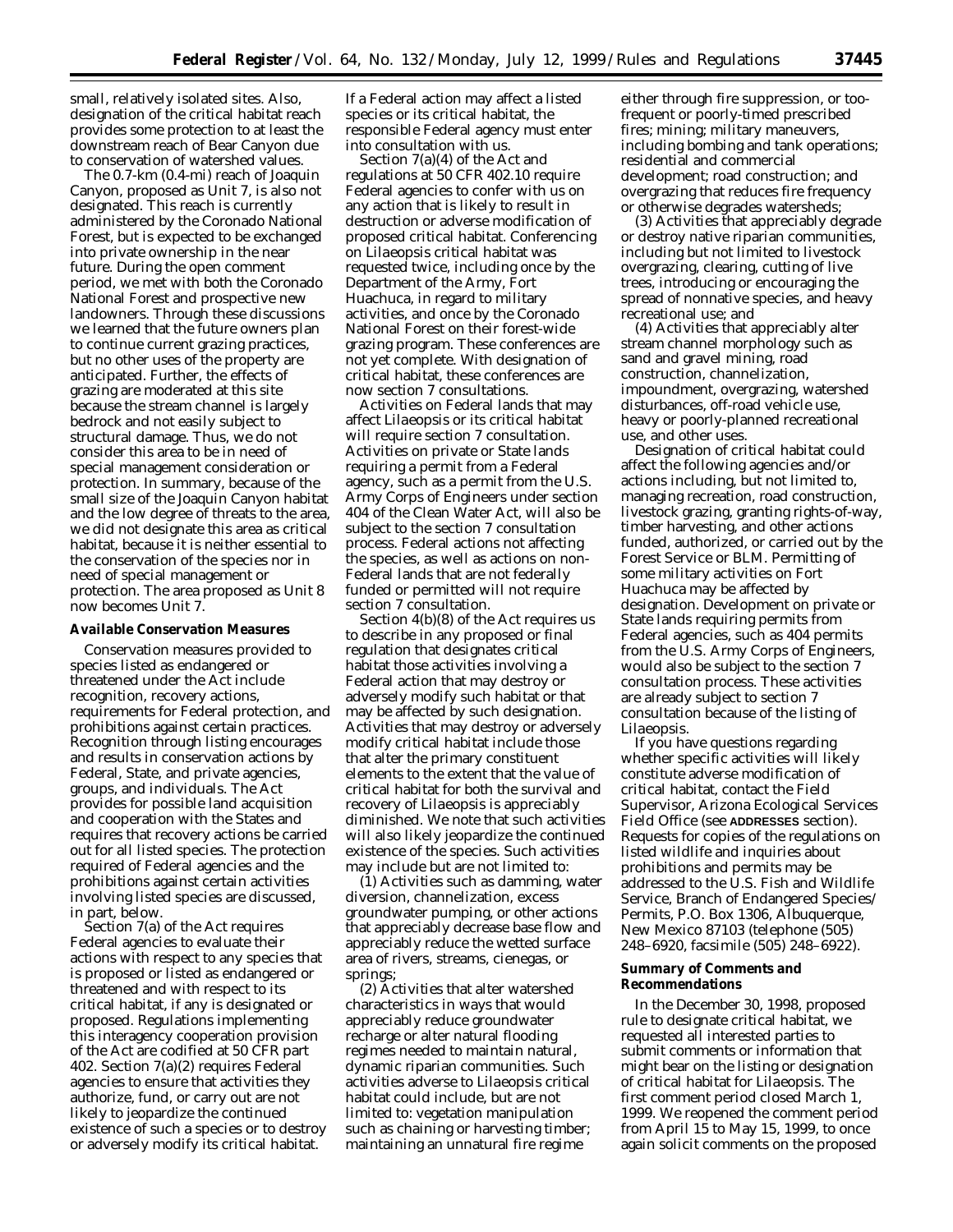rule and to accept comments on the draft economic analysis. Comments received from March 2 to April 14, 1999, were entered into the administrative record during the second comment period. All appropriate State agencies, Federal agencies, County governments, scientific organizations, and other interested parties were contacted and invited to comment. We published newspaper notices inviting public comment in the following newspapers in Arizona: Arizona Republic, Tucson Citizen, Arizona Daily Star, Sierra Vista Herald, Green Valley News and Sun, The Bulletin, The Tombstone Tumbleweed, and Nogales International. The inclusive dates of publication were January 4 to 12, 1999, for the initial comment period; January 26 to February 4, 1999, to advertise the public hearings; and April 21 to 29, 1999, for the second comment period.

We held three public hearings on the proposed rule, at Coolidge (February 10, 1999), Sierra Vista (February 11, 1999), and Tucson, Arizona (February 12, 1999). The hearings were also held to solicit comments on the proposed rule to designate critical habitat for the cactus ferruginous pygmy-owl, *Glaucidium brasilianum cactorum* (63 FR 71820). A notice of hearings and locations was published in the **Federal Register** on January 26, 1999 (64 FR 3923). A total of 89 people attended the public hearings, including 10 in Coolidge, 28 in Sierra Vista, and 51 in Tucson. Transcripts of these hearings are available for inspection (see **ADDRESSES** section).

We contacted three experts on the species that agreed to peer review the proposed critical habitat designation. One of those peer reviewers submitted comments. He concluded that ''the habitat sites designated, to the best of my knowledge, seem reasonable enough to guarantee its (*Lilaeopsis*') survival even though I would prefer additional ones.''

A total of 8 oral and 41 written comments were received during the two comment periods. Of the 8 oral comments, 3 supported critical habitat designation, 4 were opposed to designation, and 1 provided additional information but did not support or oppose the proposal. Of the written comments, 22 supported designation, 9 were opposed to it, and 10 provided additional information only, or were nonsubstantive or not relevant to the proposed designation. In total, oral and written comments were received from 5 Federal agencies, 2 State agencies, 4 local governments, and 38 private organizations, companies, or individuals.

We reviewed all comments received for substantive issues and new data regarding critical habitat and *Lilaeopsis*. Comments of a similar nature are grouped into a number of general issues. Fifteen general issues were identified relating specifically to critical habitat. These are addressed in the following summary.

*Issue 1:* The Service did not allow for an appropriate level of local government involvement in the designation of critical habitat. Several commenters said that cities and counties should have greater say in critical habitat designations, while one commenter would have us not consider comments from local governments.

*Service Response:* The Act requires that we ''give actual notice of the proposed regulation (including the complete text of the regulation) to\* \* \*each county or equivalent jurisdiction in which the species is believed to occur, and invite the comment of such agency, and each jurisdiction'' (section  $4(b)(5)(A)(ii)$ ). The comments of local governments are then entered into the administrative record for the proposed regulation and are considered when developing proposed or final rules. However, we do not weight comments from a local government any more or less than other comments. Instead, we are required to base our decision on the ''best scientific data available and after taking into consideration the economic impact, and any other relevant impact, of specifying any particular area as critical habitat'' (section 4(b)(2) of the Act). The proposed rule was sent to Cochise, Santa Cruz, and Pima county offices, the Southeastern Arizona Council of Governments, and the cities/towns of Patagonia, Benson, and Sierra Vista. Of these local governments, comments were received from the City of Benson. Those comments were considered in development of this final rule.

*Issue 2: Lilaeopsis* receives an adequate level of protection on the San Pedro River and at Fort Huachuca, and therefore critical habitat should not be designated in these areas.

*Service Response:* The San Pedro River critical habitat unit is administered by the BLM, while designated critical habitat on Fort Huachuca (Garden Canyon) is administered by the Department of Defense. Because of the protection afforded *Lilaeopsis* through section 7 consultations on these Federal lands resulted from listing of the species, there is little additional benefit of critical habitat designation in occupied habitats because *Lilaeopsis* occurs patchily in both Garden Canyon and the San Pedro River, and a project that affects one portion of a stream course will affect downstream and perhaps upstream reaches as well.

Given the above, we fundamentally agree that critical habitat designation provides no additional protection beyond that provided through listing the species under the Act. However, given the outcome of litigation surrounding this and other critical habitat designations, we felt that the prudent course would be to designate critical habitat in areas where Federal actions are likely to affect that habitat.

*Issue 3:* Most of the areas proposed for critical habitat do not have constituent elements and thus should not be designated. Occupied habitat is adequate to ensure conservation of the species, thus unoccupied sites should not be designated. In particular, one commenter said that the San Pedro River channel is too unstable to support *Lilaeopsis*, no refugia exist where the species can escape the effects of flooding, and it is dominated by nonnative species, such as *Typha* spp. (cattail). This commenter also said that the San Pedro River should not be designated critical habitat because flows could be depleted or halted due to diversions or pumping in the upper watershed in Mexico.

*Service Response:* Although *Lilaeopsis* occurs within all of the critical habitat units, the extent of occupied habitat and areas where all of the constituent elements are found are somewhat dynamic and change within these systems depending on floods, drought, changes in channel morphology, and other factors. Some portions of stream segments designated as critical habitat have very little potential to support *Lilaeopsis*, such as the majority of the upper portion of Lone Mountain Canyon, but may support the species and constituent elements in wet years.

Nevertheless, these segments are hydrologically connected to, and part of, the drainages that support the most important populations of *Lilaeopsis*. In the case of upper Lone Mountain Canyon, populations of *Lilaeopsis* occur both upstream and downstream of this reach; thus not only is this segment likely ephemeral habitat which affects downstream populations hydrologically, it is also a link that can allow for flow of individuals and genetic material among populations. Such flow is essential for genetic diversity and for recolonization if populations are extirpated (Shafer 1990).

In regard to the San Pedro River, the reach designated as critical habitat supports six populations or clusters of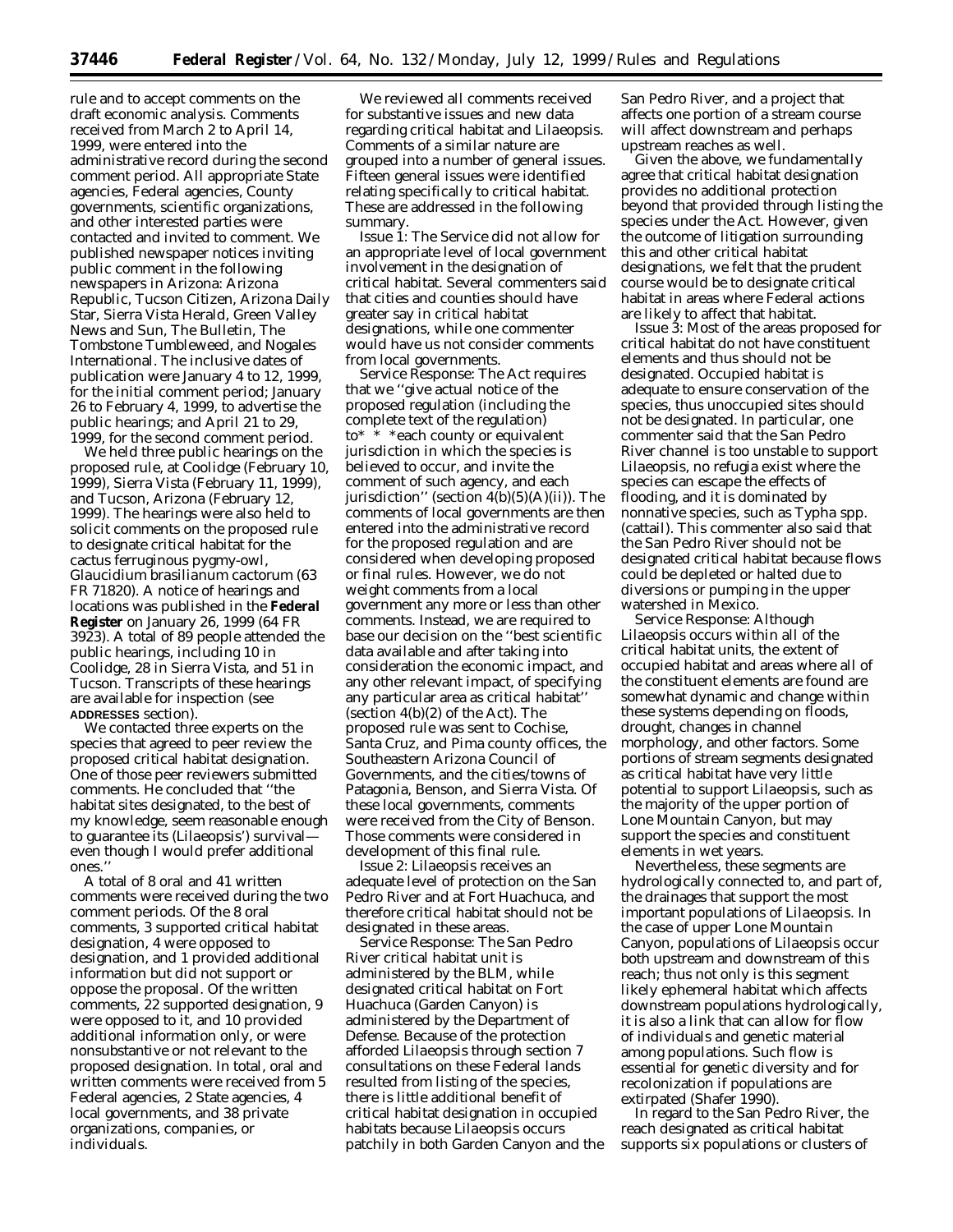populations that are distributed from the southern to northern boundaries of the reach. This reach is broadly defined by the Arizona Department of Water Resources (1991) as perennial throughout, although in most years flow is greatly reduced and many places are dry immediately before the summer rains begin in July.

The commenter's suggestion that the San Pedro River channel is too unstable; no refugia exist for persistence during floods; and nonnatives such as *Typha* are common is belied by the fact that six populations exist within the critical habitat reach, despite changes in channel morphology and periodic flooding. Also, *Typha* is a native emergent plant, although other nonnatives, particularly *Rorippa nasturtium-aquaticum*, are common in the San Pedro River. Habitat suitability varies within the San Pedro critical habitat unit, but we have no reason to believe that any significant portion of it is unsuitable. With the removal of grazing and off-road vehicles since 1989, the channel has apparently become more stable, emergent and riparian vegetation has increased in the river channel, and *Lilaeopsis* was rediscovered on the river. The recent introduction of beavers to the system should further hasten the recovery of cienega conditions and *Lilaeopsis* habitat. Groundwater pumping or diversions, or other changes in the watershed of the San Pedro River in Mexico or Arizona may affect the ability of the river to support *Lilaeopsis* and to provide constituent elements.

*Issue 4:* The economic effects of designating critical habitat greatly outweigh any benefits of designating critical habitat. The designation will have harmful impacts on the quality of life, education, and economic stability. In particular, designation of critical habitat on the San Pedro River would change groundwater pumping, which could result in closure of Fort Huachuca and subsequent devastating effects to the economy of Sierra Vista.

*Service Response:* Areas proposed as critical habitat may be excluded from designation if ''the benefits of such exclusion outweigh the benefits of specifying the areas as part of the critical habitat,'' unless it is determined that ''failure to designate such area as critical habitat will result in extinction of the species'' (section 4(b)(2) of the Act). As discussed in our response to issue 2, additional conservation benefits of designation for most species, are few if any.

The economic analysis (McKenney *et al.* 1999), based on our view that no restrictions beyond those resulting from

listing the species will result from critical habitat designation, found that the critical habitat designation would have no economic effect on activities. Based on our experience with consultation on *Lilaeopsis* as well as completed and ongoing conferences on the species' proposed critical habitat, we do not foresee any action that would result in a finding of destruction or adverse modification of proposed critical habitat that would not also result in a finding of jeopardy to the species. As a result, no effects to the economy of Sierra Vista or other cities or towns are anticipated from designation of critical habitat, and therefore the benefits of excluding these areas do not outweigh the benefits of including them as critical habitat.

*Issue 5:* Designation of critical habitat has significant takings implications; thus a takings implications assessment, as required by Executive Order 12630, must be conducted. Also, a Regulatory Flexibility Analysis should have been done.

*Service Response:* Please see the discussions under the ''Required Determinations'' section of this final rule that discusses takings implications assessments.

*Issue 6:* San Bernardino National Wildlife Refuge should be designated critical habitat instead of the San Pedro River.

*Service Response:* In determining what areas are critical habitat, we consider physical and biological features that are essential to the conservation of the species and that may require special management considerations or protection (50 CFR 424.14(b)). San Bernardino and Leslie Canyon National Wildlife Refuges, as well as the upper San Pedro River, provide important habitat for *Lilaeopsis*. However, as National Wildlife Refuges with mandates to conserve and protect rare species, special management and protection are already in place. Thus, no additional layer of protection is needed. However, as discussed herein and in the final listing rule (62 FR 665), *Lilaeopsis* and its habitat are threatened by groundwater overdraft on the upper San Pedro, which may require special management considerations or protection. As a result, critical habitat was designated on the upper San Pedro River but not at San Bernardino or Leslie Canyon National Wildlife Refuges.

*Issue 7:* Critical habitat designation will direct collectors of rare plants and recreationists to these important habitats, resulting in increased collection of *Lilaeopsis* and habitat disturbance.

*Service Response:* Designation of critical habitat is not prudent when the species is threatened by taking or other human activity, and identification of critical habitat can be expected to increase the degree of such threat to the species (50 CFR 424.19). As discussed in the proposed rule, we are concerned that publishing maps of *Lilaeopsis* critical habitat could facilitate collection or other adverse effects. However, *Lilaeopsis* is a small, grass-like plant with inconspicuous flowers that is unlikely to be highly prized by plant collectors. Collection has not been identified as a threat.

Publishing the localities could facilitate visits by botanists or recreationists to these sites, which could result in trampling of plants or banklines. However, we expect that these visits will be few in number and very little disturbance will result from such visits.

*Issue 8:* All *Lilaeopsis* localities should have been designated as critical habitat, or the Service should provide a rationale for not designating sites. One commenter suggested that more critical habitat should be designated in Bear Canyon of Unit 6.

*Service Response:* In determining what areas are critical habitat, we consider areas and constituent elements that are essential to the conservation of the species and that may require special protection or management considerations (50 CFR 424.19(b)). Thus, not all areas occupied or potentially occupied by a species are appropriate for designation. Our rationale for not designating all *Lilaeopsis* localities as critical habitat is discussed in the section of this rule entitled ''Critical Habitat Designation.''

*Issue 9:* Designation of critical habitat should be delayed until better information becomes available on the species.

*Service Response:* Critical habitat designation can be found to be not determinable if information is insufficient to perform the required analyses of the impacts of the designation, or the biological needs of the species are not known well enough to permit identification of an area as critical habitat. Although additional work on this species is needed, the biological needs of the species is far from unknown and an analysis of economic impacts was completed (McKenney *et al.* 1999). Surveys and ecological studies of *Lilaeopsis* (Affolter 1985, Falk 1998, Falk and Warren 1994, Gori *et al.* 1990, Haas and Frye 1997, Saucedo 1990, Warren *et al.* 1989, Warren *et al.* 1991, Warren and Reichenbacher 1991) provide sufficient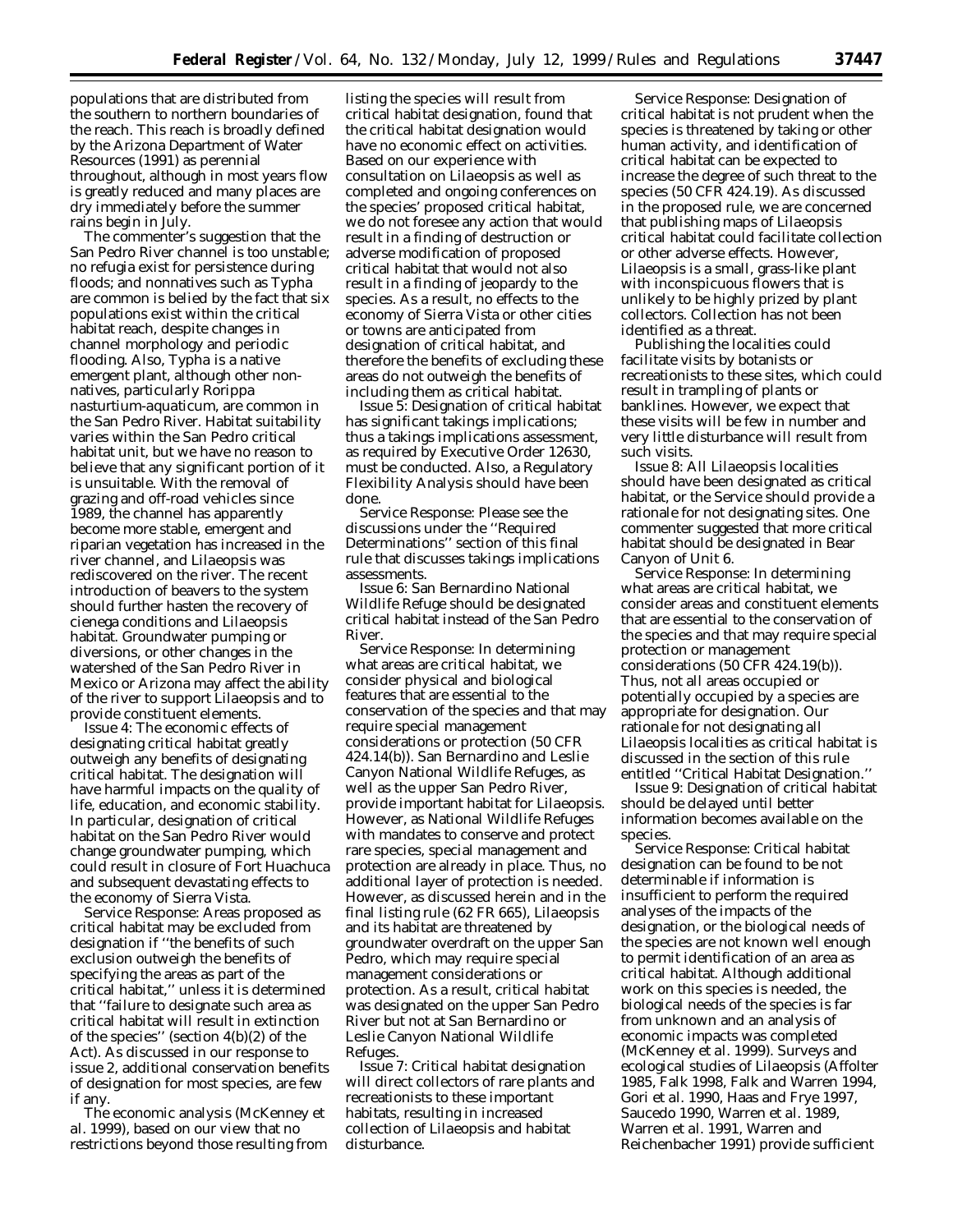information upon which to base a critical habitat determination. Critical habitat may be revised if new information becomes available suggesting such revision is needed (50  $CFR$  424.12(g)).

On November 25, 1998, Judge Marquez ordered ''that within 30 days of the date of this Order, the Secretary shall issue the proposed rules for designating critical habitat for the pygmy-owl and water umbel \* \* \* and that within six months of issuing the proposed rules, the Secretary shall issue final decisions regarding the designation of critical habitat for the pygmy-owl and water umbel.''

*Issue 10:* The maps are inadequate for landowners to determine what areas were proposed as critical habitat. The meaning of ''adjacent areas out to the beginning of the upland vegetation'' is unclear.

*Service Response:* The maps are intended to be a general guide to where critical habitat is located. To determine exactly where critical habitat begins and ends along the designated canyons and stream reaches, readers should refer to the legal descriptions in the section entitled ''Critical Habitat—Plants.'' In regard to the precise location of critical habitat within canyons or stream reaches, we decided that an ecological description would be more appropriate than a strictly legal description. The floodplain vegetation community defines the area in which constituent elements will be found more precisely than legal descriptions. *Lilaeopsis* habitat and constituent elements are expected to change within those floodplains over time as the watercourse changes direction, creates new channels, etc. Movement within the floodplain is more likely to occur in a broad floodplain such as the San Pedro River, as compared to a narrow canyon, such as Rattlesnake Canyon in Unit 6. Although the habitat and constituent elements may move within a floodplain, they will always be within that floodplain and its associated zone of riparian and wetland vegetation, thus we defined the boundaries of critical habitat by vegetation communities. The boundary between riparian/wetland communities and adjacent uplands are typically quite clear in the arid woodlands and semi-desert grasslands in which *Lilaeopsis* habitat occurs and should be easy to identify on the ground.

*Issue 11:* Further survey work is needed in Unit 6 to determine where critical habitat should be designated.

*Service Response:* We reevaluated survey data and reports, particularly Gori *et al.* (1990), Haas and Frye (1997),

and Warren *et al.* (1991); and in March, 1999, we made two field trips to the area to investigate the distribution of *Lilaeopsis* and assess habitat suitability. These field trips focused on Lone Mountain Canyon and its tributaries. Our review of existing literature and investigations in Lone Mountain Canyon confirmed that the stream reaches proposed as critical habitat met the regulatory criteria for critical habitat. *Lilaeopsis* was found by us and previous investigators in Lone Mountain Canyon and its two tributaries, but there are long stretches of these canyons that are typically dry, and the species was not located. The species may occur in these reaches during wet periods, but as discussed in our response to Issue 3, not only are these reaches likely ephemeral habitat during wet cycles, but they also affect downstream populations hydrologically, and are links that can allow for flow of individuals and genetic material among populations.

*Issue 12:* There is no need to designate critical habitat on the fringe of *Lilaeopsis'* range, where few areas contain constituent elements.

*Service Response:* The commenter states that the range of *Lilaeopsis* extends to central and northern Mexico and northwestern South America. This is the range of the entire species, but the listed entity, *Lilaeopsis schaffneriana* ssp. *recurva,* is only known from 26 sites in Santa Cruz, Cochise, and Pima counties, Arizona, and in adjacent Sonora, Mexico. These are not ''fringe'' localities; they represent the only places where this taxon is found.

*Issue 13:* The Service failed to notify or request comments from the State of Arizona, Mexico, and South American countries where *Lilaeopsis* occurs, as required by the Act.

*Service Response:* As discussed in our response to Issue 12, *Lilaeopsis schaffneriana* ssp. *recurva* does not occur in South America, therefore we did not solicit comments from South American countries. Pursuant to 50 CFR  $424.16$  (c)(1)(iv), we are required to give notice to foreign countries in which the species occurs only if the proposed regulation is to list, delist, or reclassify the species. Because this is not an action to list, delist, or reclassify a species, this action does not apply to Mexico, and we are not required to inform that government of this designation. Within Arizona State government, the proposed rule was sent to 28 contacts within numerous agencies, including the Governor's Office and the Arizona Department of Agriculture, which has jurisdiction over plant protection within State government. Of these 28, the Arizona Department of Environmental

Quality and Arizona Game and Fish Department responded in writing to us indicating they had no comments on the proposed designation.

*Issue 14:* The Service should focus on establishing *Lilaeopsis* in small sites where it can persist, such as creating a small diversion along the San Pedro River that could serve as a refugium for the species, rather than designating large areas that impinge on property and water rights and increase unnecessary regulation.

*Service Response:* Creation of habitat is an action that could be employed to help recover and ultimately eliminate the need for *Lilaeopsis*' endangered status and the critical habitat designation. However, such decisions will be addressed in the species' recovery plan, which has yet to be developed.

Because critical habitat designation would not affect any uses of private property, unless those uses were federally authorized, funded, or carried out, no infringement of property rights would result from critical habitat designation. The designation is also not expected to increase regulatory burden above and beyond that already imposed by listing, because projects that would adversely modify or destroy critical habitat would also result in jeopardy to the species.

*Issue 15:* The following finding from the proposed rule is inconsistent with the Act and its implementing regulations: ''Areas that do not currently contain all of the primary constituent elements but that could develop them in the future may be essential to the conservation of the species and may be designated as critical habitat.''

*Service Response:* The implementing regulations require that analyses to determine critical habitat shall focus on the principal biological and physical constituent elements within defined areas that are essential to the conservation of the species (50 CFR 424.12(b)(5)). The species occurs in all of the critical habitat units, but in certain reaches within each unit it may at times be absent and some constituent elements may be missing. Nevertheless, these areas are important as habitat during wet cycles and/or are important corridors for movement of plants and genetic material among populations. Since stream courses are dynamic, as is the distribution of the plant, protection of sites that do not currently support the water umbel but could do so in the future are essential to the species' conservation.

*Issue 16:* The assumption used in the analysis is incorrect, as designation of critical habitat will have economic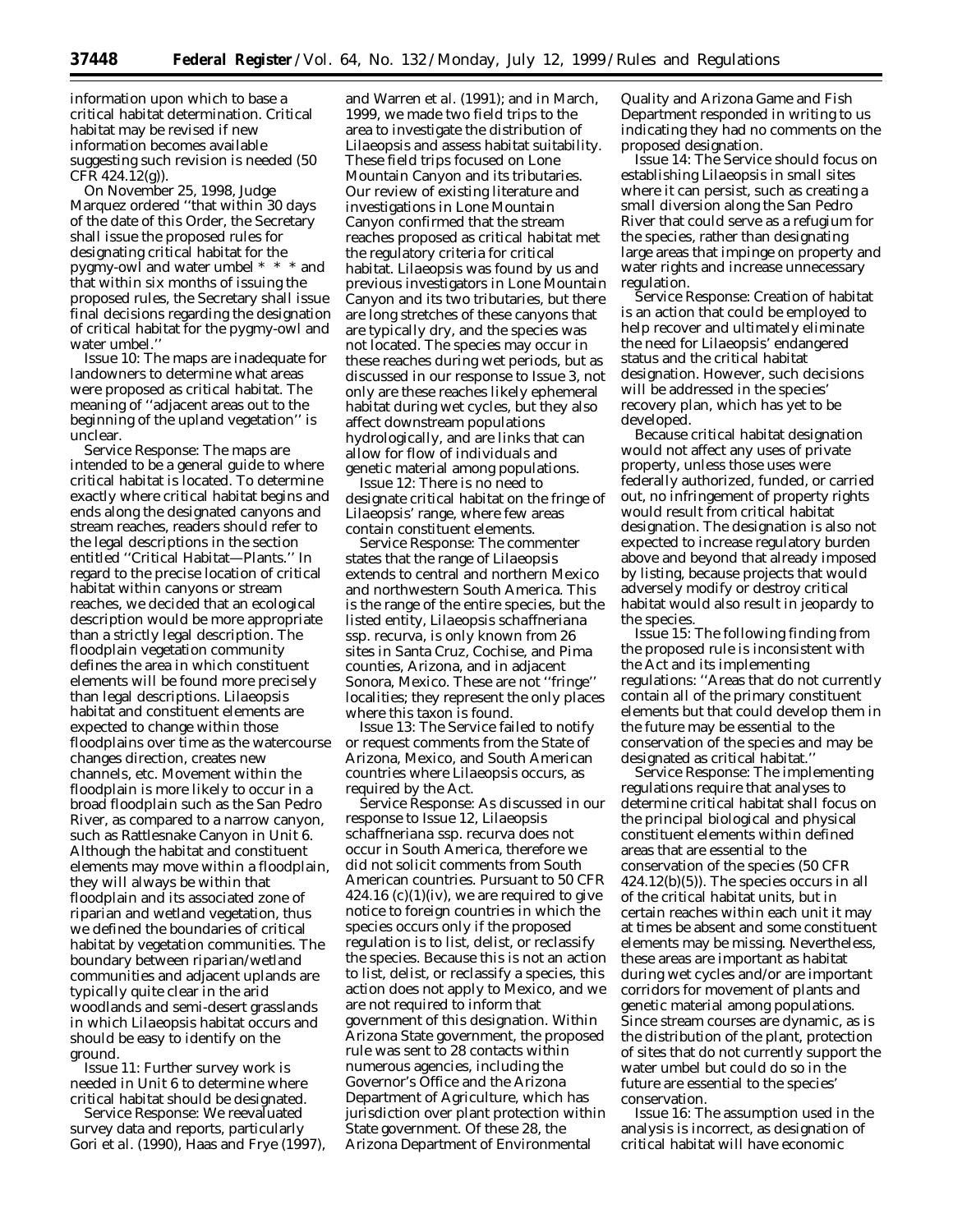impacts on the City of Sierra Vista and Fort Huachuca.

*Service Response:* The designation of critical habitat for the Huachuca water umbel has been evaluated in the economic context known as ''with'' and ''without'' the rule. It was found that the status of the Huachuca water umbel is such that any adverse modification of its habitat would be likely to jeopardize the species. Further, it is our position that both within and outside of critical habitat, Federal agencies should consult under the jeopardy standard if a proposed action is (1) within the geographic areas occupied by the species, whether or not the Huachuca water umbel has been detected on the specific project site; (2) the project site contains habitat features that can be used by the species; and (3) the proposed action is likely to adversely affect that habitat. Under this condition, any and all real economic consequences would be due to the jeopardy call under section 7 of the Act and an adverse modification without a jeopardy call would not occur. Therefore, the economic consequences identified during the comment period are all due to the listing of the water umbel and not additional consequences accrued from the designation of critical habitat. The economic analysis of designating critical habitat determined that the same regulatory process is in place ''with'' as well as ''without'' the rule, and consequently found no economic effects attributable to the designation of critical habitat.

*Issue 17:* The designation will have harmful impacts on the quality of life, education, and economic stability of small towns. There is an expressed concern that the proposed critical habitat designation will change groundwater pumping from the San Pedro River and this will negatively affect the city of Sierra Vista and Fort Huachuca which provides jobs to local residents.

*Service Response:* As stated in the economic analysis, the proposed rule to designate critical habitat for the Huachuca water umbel is not adding any new requirements to the regulatory process. Since the adverse modification standard for critical habitat and the jeopardy standard are almost identical, the listing of the Huachuca water umbel itself invoked the requirement for consultation. The rule to designate critical habitat adds no other requirements not already in place when the species was listed.

*Issue 18:* The Service's designation of critical habitat has not adequately considered potential economic implications. There is opposition to the

fact that the Service did not prepare an initial regulatory flexibility analysis to address potential impact to small businesses, as required under the Regulatory Flexibility Act.

*Service Response:* The proposed rule was published under very tight time constraints placed by Court Order on December 24, 1998. At that time we prepared a Record of Compliance certification that the proposed critical habitat designation would not have a significant economic impact on small entities. A detailed analysis was initiated by a private firm under Government contract and subsequently, we distributed a draft of the economic report for a 30-day public comment period ending in May, 1999. The findings of the economic reports indicate that the designation of critical habitat adds no new restrictions on economic activity that were not in place with the listing of *Lilaeopsis.* Therefore, there is no economic effect on small entities attributable to this rulemaking, and a regulatory impact analysis is not required.

### **Economic Analysis**

Section 4(b)(2) of the Act requires us to designate critical habitat on the basis of the best scientific and commercial information available and to consider the economic and other relevant impacts of designating a particular area as critical habitat. We may exclude areas from critical habitat upon a determination that the benefits of such exclusions outweigh the benefits of specifying such areas as part of critical habitat. We cannot exclude such areas from critical habitat if such exclusion would result in the extinction of the species concerned.

Economic effects caused by listing *Lilaeopsis* as endangered and by other statutes are the baseline upon which critical habitat is imposed. The economic analysis must then examine the incremental economic and conservation effects of the critical habitat addition. Economic effects are measured as changes in national income, regional jobs, and household income.

An analysis of the economic effects of *Lilaeopsis* critical habitat designation was prepared (McKenney *et al.* 1999) and made available for public review. The final analysis, which reviewed and incorporated public comments, concluded that no economic impacts are expected from critical habitat designation above and beyond that already imposed by listing *Lilaeopsis.* The only possible economic effects of critical habitat designation are on activities funded, authorized, or carried

out by a Federal agency. These activities would be subject to section 7 consultation if they may affect critical habitat. However, activities that may affect critical habitat may also affect the species, and would thus be subject to consultation regardless of critical habitat designation. Also, changes or mitigating measures that might increase the cost of the project would only be imposed as a result of critical habitat if the project adversely modifies or destroys that critical habitat. We believe that any project that would adversely modify or destroy critical habitat would also jeopardize the continued existence of the species; thus no regulatory burden or additional costs would accrue because of critical habitat above and beyond those resulting from listing. Furthermore, we believe any reasonable and prudent alternative that would remove jeopardy to the species would also remove adverse modification of critical habitat.

A copy of the economic analysis and description of the exclusion process with supporting documents are included in our administrative record and may be obtained by contacting our office (see **ADDRESSES** section).

### **Required Determinations**

Regulatory Planning and Review. In accordance with Executive Order 12866, this action was submitted for review by the Office of Management and Budget. Because the economic analysis identified no economic benefits from excluding any of the proposed critical habitat areas, we made a determination to designate all proposed critical habitat units, with the exception of Unit 7, Joaquin Canyon, which is excluded because its designation is not essential to the conservation of the species and is not in need of special management or protection. No inconsistencies with other agencies' actions and or effects on entitlements, grants, user fees, loan programs, or the rights and obligations of their recipients, were identified in the economic analysis. This rule does not raise novel legal or policy issues.

## *Regulatory Flexibility Act (5 U.S.C. 601 et seq.*)

In the economic analysis we determined that designation of critical habitat will not have a significant effect on a substantial number of small entities. As discussed in that document and in this final rule, designating critical habitat will not place restrictions on any actions beyond those already resulting from listing *Lilaeopsis* as endangered. We recognize that some towns, counties, and private entities are considered small entities in accordance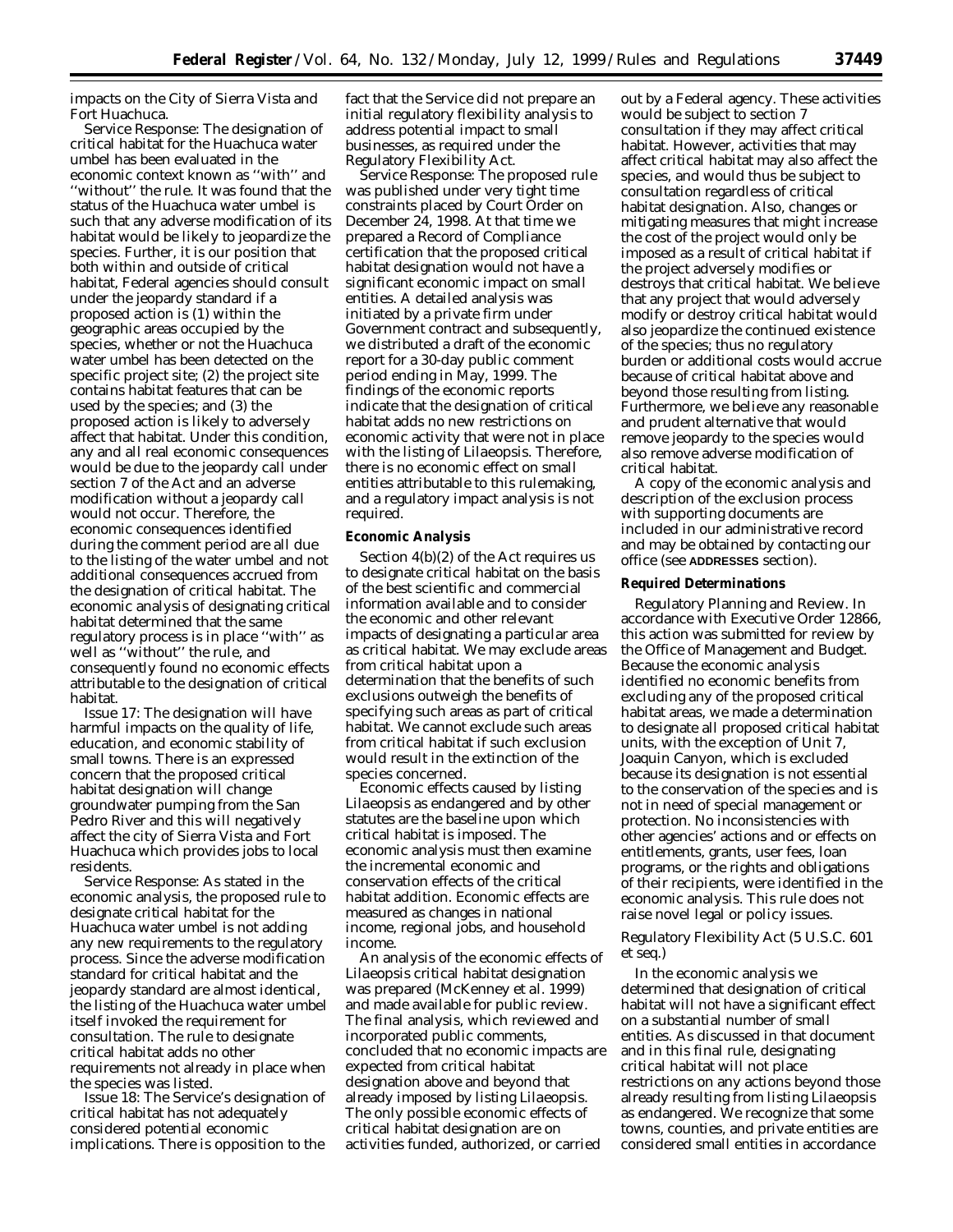with the Regulatory Flexibility Act, however, they also are not affected by the designation of critical habitat because no additional restrictions will result from this action.

### *Small Business Regulatory Enforcement Fairness Act (5 U.S.C. 804(2))*

In the economic analysis, we determined that designation of critical habitat will not cause (a) any effect on the economy of \$100 million or more, (b) any increases in costs or prices for consumers, individual industries, Federal, State, or local government agencies, or geographic regions in the economic analysis, or (c) any significant adverse effects on competition, employment, investment, productivity, innovation, or the ability of U.S.-based enterprises to compete with foreignbased enterprises.

### *Unfunded Mandates Reform Act (2 U.S.C. 1501 et seq.*)

In the economic analysis, we determined that no effects would occur to small governments as a result of critical habitat designation.

Takings. In accordance with Executive Order 12630, this rule does not have significant takings implications, and a takings implication assessment is not required. This rule will not ''take'' private property and will not alter the value of private property. Critical habitat designation is only applicable to Federal lands and to private lands if a Federal nexus exists. We do not designate private lands as critical habitat unless the areas are essential to the conservation of a species. Although the majority of lands designated as critical habitat is under Federal administration and management, some riparian systems on private land are being designated.

### *Federalism*

This rule will not affect the structure or role of States, and will not have direct, substantial, or significant effects on States. As previously stated, critical

habitat is only applicable to Federal lands and to non-Federal lands when a Federal nexus exists, and in the economic analysis we determined that no economic impacts would result from of critical habitat designation.

#### *Civil Justice Reform*

In accordance with Executive Order 12988, the Department of the Interior's Office of the Solicitor has determined that this rule does not unduly burden the judicial system and does meet the requirements of sections 3(a) and 3(b)(2) of the Order. We have made every effort to ensure that this final determination contains no drafting errors, provides clear standards, simplifies procedures, reduces burden, and is clearly written such that litigation risk is minimized.

### *Paperwork Reduction Act of 1995 (44 U.S.C. 3501 et seq.*)

This rule does not contain any information collection requirements for which Office of Management and Budget approval under the Paperwork Reduction Act is required.

### *National Environmental Policy Act (NEPA)*

We have determined that regulations adopted pursuant to section 4 of the Act need not undergo preparation of Environmental Assessments or Environmental Impact Statements as defined under the authority of the NEPA. We published a notice outlining our reasons for this determination in the **Federal Register** on October 25, 1983 (48 FR 49244).

### *Government-to-Government Relationship With Tribes*

In accordance with the President's memorandum of April 29, 1994, ''Government-to-Government Relations with Native American Tribal Governments'' (59 FR 22951) and 512 DM 2: We understand that we must relate to federally recognized Tribes on a Government-to-Government basis. Secretarial Order 3206—American

Indian Tribal Rights, Federal-Tribal Trust Responsibilities and the Endangered Species Act, states that ''Critical habitat shall not be designated in such areas [an area that may impact Tribal trust resources] unless it is determined essential to conserve a listed species. In designating critical habitat, the Service shall evaluate and document the extent to which the conservation needs of a listed species can be achieved by limiting the designation to other lands.'' *Lilaeopsis* critical habitat does not contain any Tribal lands or lands that we have identified as impacting Tribal trust resources.

## **References Cited**

A complete list of all references cited in this final rule is available upon request from the Arizona Ecological Services Field Office (see **ADDRESSES** section).

## **Authors**

The primary author of this notice is Jim Rorabaugh (see **ADDRESSES** section).

### **List of Subjects in 50 CFR Part 17**

Endangered and threatened species, Exports, Imports, Reporting and recordkeeping requirements, Transportation.

For the reasons given in the preamble, we amend 50 CFR part 17 as set forth below:

### **PART 17—[AMENDED]**

1. The authority citation for part 17 continues to read as follows:

**Authority:** 16 U.S.C. 1361–1407; 16 U.S.C. 1531–1544; 16 U.S.C. 4201–4245; Pub. L. 99– 625, 100 Stat. 3500; unless otherwise noted.

2. In § 17.12(h) revise the entry for ''*Lilaeopsis schaffneriana* var. *recurva*'' under ''FLOWERING PLANTS'' to read as follows:

**§ 17.12 Endangered and threatened plants.**

\* \* \* \* \* (h) \* \* \*

Species Historic range **Family** Status When listed Critical habitat Special<br>rules Scientific name Common name Thistoric range Thannity Status Wilen isted habitat rules FLOWERING PLANTS \* \* \* \* \* \* \* Lilaeopsis schaffneriana var. recurva. Huachuca water umbel. U.S.A. (AZ), Mexico Apiaceae ................. E 600 § 17.96(a) NA \* \* \* \* \* \* \*

3. In section 17.96 add critical habitat for *Lilaeopsis schaffneriana* var.

*recurva*, Huachuca water umbel, as the first entry under "(a) Flowering plants" to read as follows: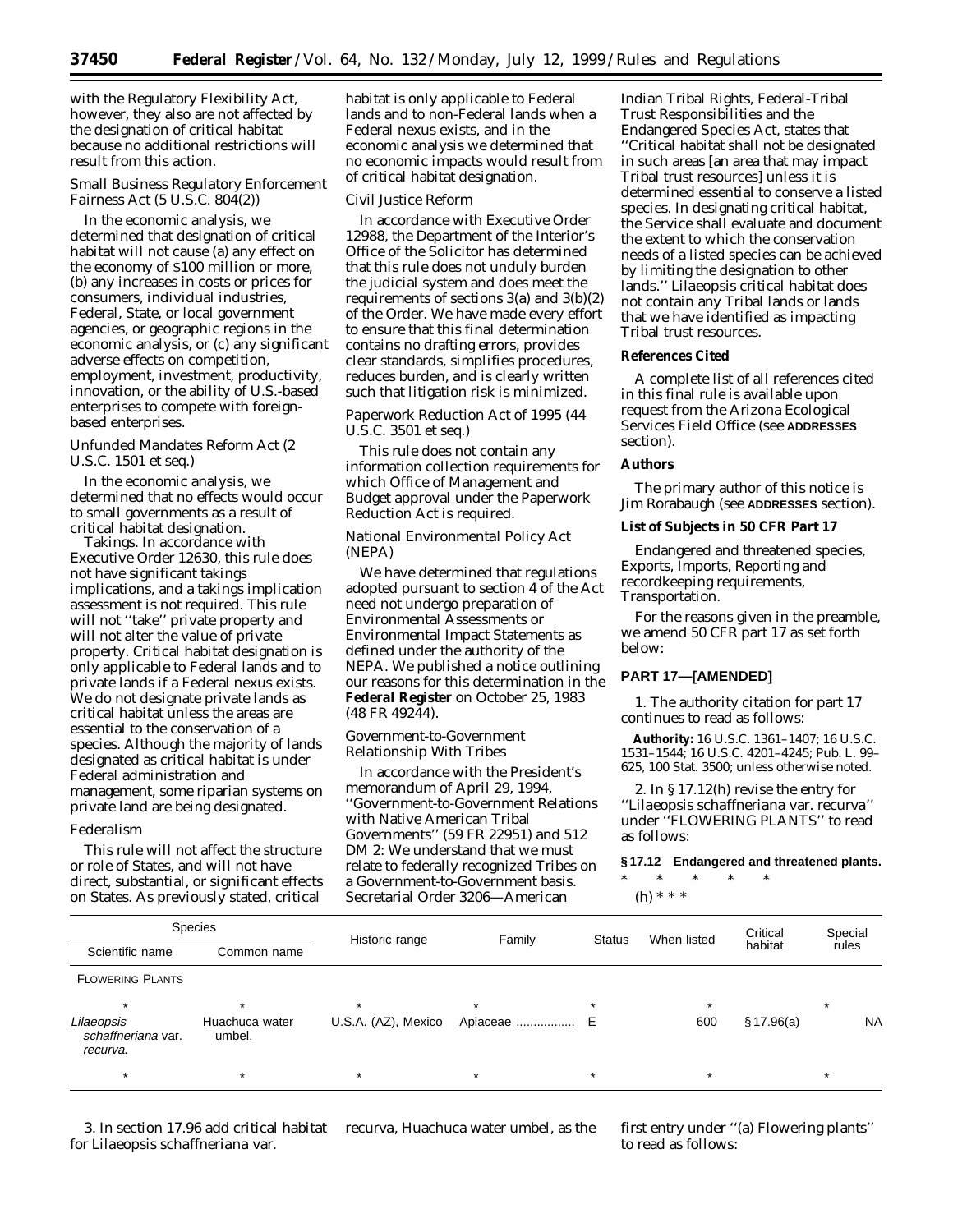### **§ 17.96 Critical habitat—plants.**

(a) Flowering plants.

Family Apiaceae: *Lilaeopsis schaffneriana* var. *recurva* (Huachuca water umbel). Critical habitat includes the stream courses identified in the legal descriptions below, and includes adjacent areas out to the beginning of upland vegetation. Within these areas, the primary constituent elements include, but are not limited to, the habitat components which provide—(1) Sufficient perennial base flows to provide a permanently or nearly permanently wetted substrate for growth and reproduction of *Lilaeopsis;* (2) A stream channel that is relatively stable, but subject to periodic flooding that provides for rejuvenation of the riparian plant community and produces open microsites for *Lilaeopsis* expansion; (3) A riparian plant community that is relatively stable over time and in which nonnative species do not exist or are at a density that has little or no adverse effect on resources available for *Lilaeopsis* growth and reproduction; and (4) In streams and rivers, refugial sites in each watershed and in each reach, including but not limited to springs or backwaters of mainstem rivers, that allow each population to survive catastrophic floods and recolonize larger areas.

Unit 1. Santa Cruz County, Arizona. From USGS 7.5′ quadrangle map Sonoita, Arizona.

Gila and Salt Principal Meridian, Arizona: T. 20 S., R. 16 E., beginning at a point on Sonoita Creek in sec. 34 at approx. 31°39′19′′ N latitude and 110°41′52′′ W longitude proceeding downstream (westerly) to a point in sec. 33 at approx. 31°39′07′′ N latitude and 110°42′46′′ W longitude covering approx. 2 km (1.25 mi.).

Unit 2. Santa Cruz County, Arizona. From USGS 7.5′ quadrangle map Lochiel, Arizona.

That portion of the Santa Cruz River beginning in the San Rafael De La Zanja Grant approx. at 31°22′30′′ N latitude and 110°35′45′′ W longitude downstream (southerly) to Gila and Salt Principal

Meridian, Arizona, T. 24 S., R. 17 E., through secs. 11 and 14, to the south boundary of sec. 14 covering approx. 4.4 km (2.7 mi.). Also, a tributary that begins in T. 24 S., R. 17 E., sec. 13 at approx. 31°21′10′′ N latitude and 110°34′16′′ W longitude downstream (southwesterly) to its confluence with the Santa Cruz River covering approx. 3 km (1.9 mi.).

Unit 3. Cochise County, Arizona. From USGS 7.5′ quadrangle map Huachuca Peak, Arizona.

Gila and Salt Principal Meridian, Arizona: That portion of Scotia Canyon beginning in T. 23 S., R. 19 E., sec. 3 at approx. 31°27′19′′ N latitude and 110°23′44′′ W longitude downstream (southwesterly) through secs. 10, 9, 16 and to approx. 31°25′22′′ N latitude and  $110°25'22''$  W longitude in sec. 21 covering approx. 5.4 km (3.4 mi.).

Unit 4. Cochise County, Arizona. From USGS 7.5′ quadrangle map Huachuca Peak, Arizona.

Gila and Salt Principal Meridian, Arizona: That portion of Sunnyside Canyon beginning in T. 23 S., R. 19 E., on the east boundary of sec. 10 downstream (southwesterly) to the south boundary of sec. 10 covering approx. 1.1 km (0.7 mi.).

Unit 5. Cochise County, Arizona. From USGS 7.5′ quadrangle map Miller Peak, Arizona.

That portion of Garden Canyon in the Fort Huachuca Military Reservation beginning at approx. 31°27′13′′ N latitude and 110°22′33′′ W longitude downstream (northwesterly) to approx. 31°28′45′′ N latitude and 110°20′11′′ W longitude covering approx. 6.1 km (3.8 mi.).

Unit 6. Cochise County, Arizona. From USGS 7.5′ quadrangle map Miller Peak, Arizona.

Gila and Salt Principal Meridian, Arizona: That portion of Bear Canyon beginning at a point in T. 24 S., R. 19 E., sec. 1 at approx. 31°22′30′′ N latitude and 110°21′47′′ W longitude upstream through T. 23 S., R. 19 E., sec. 36 to a point in sec. 31 at approx.

31°23′18′′ N latitude and 110°21′22′′ W longitude covering approx. 1.7 km (1.0 mi.). Also, continuing up an unnamed tributary beginning at a point in T. 23 S., R. 19 E., sec. 31 at approx. 31°23′18′′ N latitude and 110°21′22′′ W longitude upstream (northerly) to a point in T. 23 S., R. 19 E., sec. 30 at approx. 31°23′44′′ N latitude and 110°21′14′′ W longitude covering approx. 0.9 km (0.5 mi.). Also, that portion of Lone Mountain Canyon beginning at its confluence with Bear Creek at a point in T. 23 S., R. 19 E., sec. 36 at approx. 31°22′54′′ N latitude and  $110^{\circ}$ 21'43" W longitude to a point in sec. 36 at approx. 31°23′26′′ N latitude and 110°21′58′′ W longitude, thence up an unnamed tributary northwesterly into sec. 25 thence northerly to a point at approx. 31°24′13′′ N latitude and 110°21′54′′ W longitude covering approx. 2.7 km (1.7 mi.). Also that portion of Rattlesnake Canyon beginning at its confluence with Lone Mountain Canyon in T. 23 S., R. 19 E., sec. 36 upstream northeasterly into sec. 25 to a point at approx. 31°22′08′′ N latitude and 110°21′31′′ W longitude covering approx. 1.5 km (1.0 mi.).

Unit 7. Cochise County, Arizona. From USGS 7.5′ quadrangle maps: Hereford, Ariz.; Tombstone SE, Ariz.; Nicksville, Ariz.; Lewis Springs, Ariz.; Fairbank, Ariz.; Land, Ariz.

Gila and Salt Principal Meridian, Arizona: That portion of the San Pedro River beginning in the San Rafael Del Valle Grant at a point approx. 200 meters upstream (south) of the Hereford Road bridge at approx. 31°26′16′′ N latitude and 110°06′24′′ W longitude continuing downstream (northerly) through the San Rafael Del Valle Grant; T. 21 S., R. 22 E.; T. 21 S., R 21 S.; through the San Juan De Las Boquilla y Nogales Grant to a point at approx. 31°48′28′′ N latitude and 110°12′32′′ W longitude covering approx. 54.2 km (33.7 mi.).

**Note:** Maps for Units 1–7 follow:

**BILLING CODE 4310–55–P**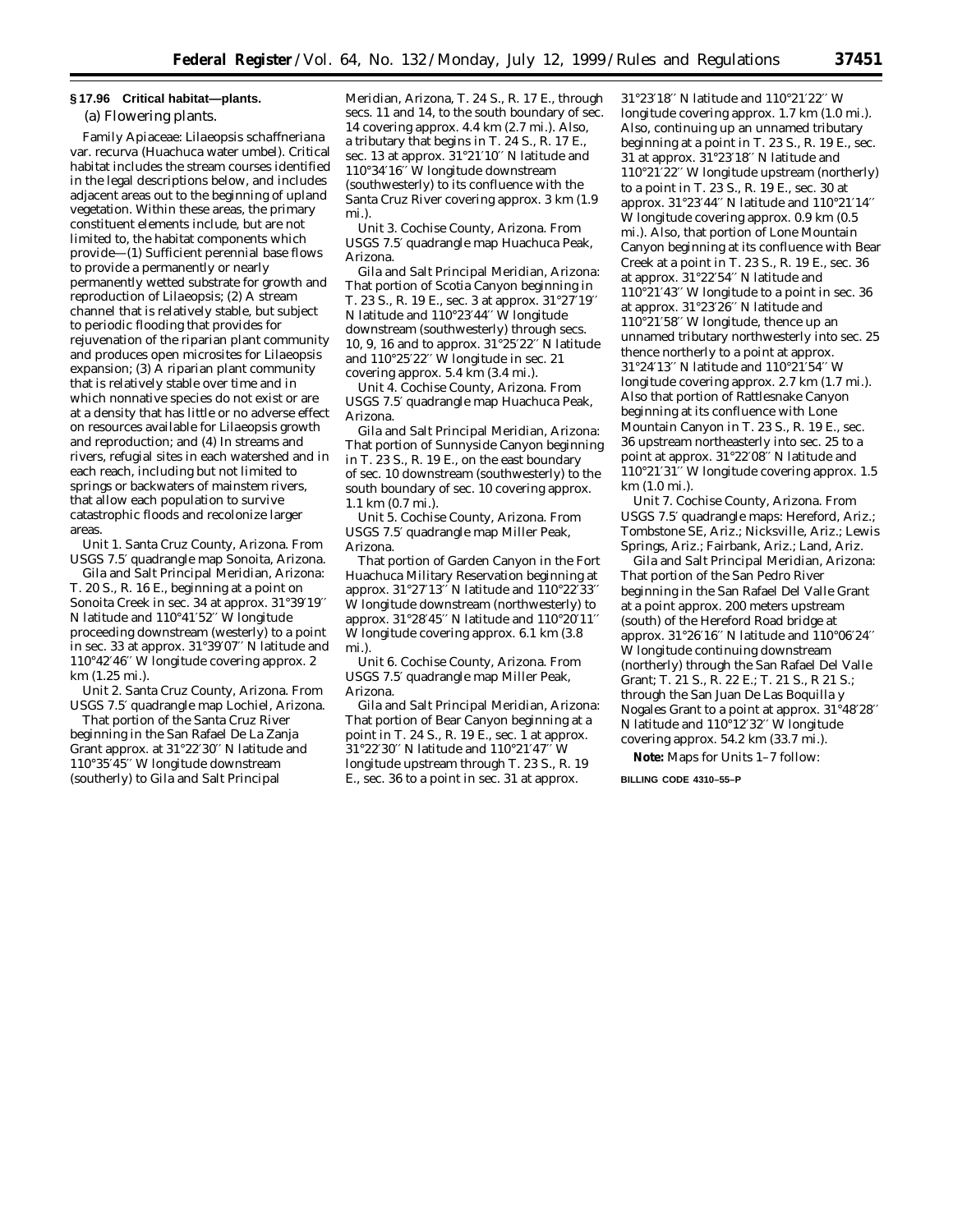